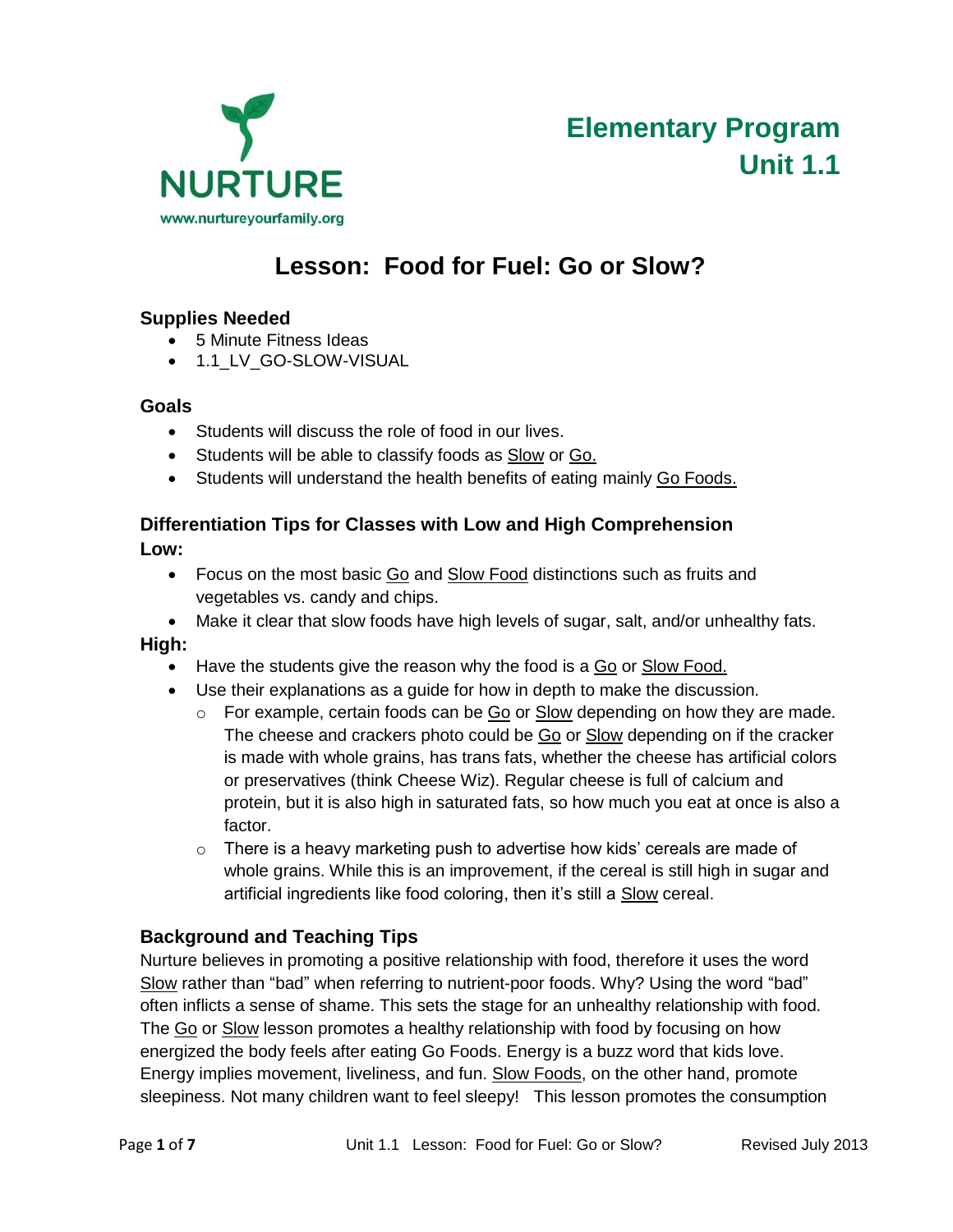of mostly Go Foods, but acknowledges that **Slow Foods** can be a part of a balanced diet when consumed in moderation.

- Focus on how food makes the body FEEL. Emphasize that eating Go Foods give the body long lasting energy.
- Discuss what moderation means. It may have different meanings for different people.
- Discuss special occasions or holidays that entail treats or Slow Foods. Ask students if Go Foods can be a part of celebrations? Brainstorm ways students can contribute to healthy classroom celebrations.

# **Lesson**

# **(Choose an exercise from 5 minute Fitness Ideas and do it for five minutes**.)

Why do we eat food? **(Show slide 1.**) *(To grow, to heal, for energy, to celebrate, for taste)*

There are many reasons why we eat food, but your body NEEDS food for energy; energy to play, to go to school, even to sleep!

Raise your hand if you've ever driven in a car before. What makes the car go? *(Gasoline)*

What would happen if we didn't fill a car with gasoline? *(The car wouldn't work.)*

(**Show slide 2.**) Our bodies are like cars; they need fuel to work properly. Our body doesn't use gasoline, but food as our fuel. Food gives our body energy.

There are lots of different types of fuel we can put in our bodies. Raise your hand and tell me what kind of "fuel" your body runs on.

There are some foods that give our bodies long lasting energy. (**Show slide 3.**) Energizing foods nourish your body and help you stay healthy. Can you think of energizing foods?

There are also foods that don't fuel your body with energy. (**Show slide 4.**) These foods will give your body a quick burst of energy but then make you feel sleepy. Sleepy foods tend to have a lot of sugar and/or unhealthy fat. Sleepy foods are okay in moderation, but eating too much will not give your body the energy and vitamins you need to grow. Raise your hand and give me examples of foods that are "sleepy".

Energizing foods are often called Go Foods, because they fuel your body with energy (they make your body GO!). Sleepy foods are often called slow down foods, because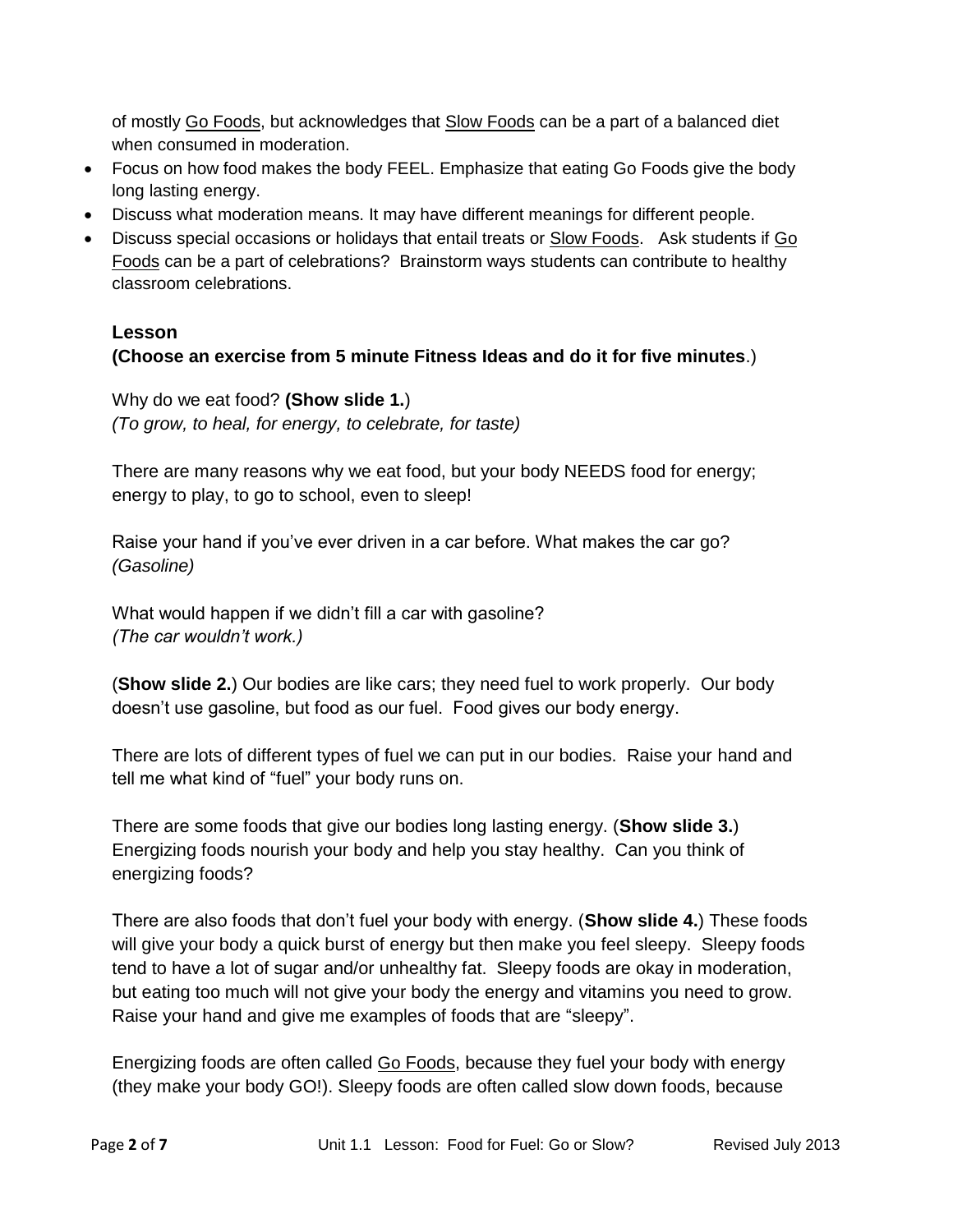they will slow your body down. You should slow down or limit the amount of sleepy foods in your diet.

There are so many foods that fuel our bodies, it can be tricky to navigate which foods are Go and which foods are Slow.

Examples of Go Foods include fruits, vegetables, whole grains such as whole wheat bread and cereals, nuts, cheese, milk, seeds, and lean meats. Can you think of other Go Foods?

Slow Foods should only be eaten every once and in awhile. What types of foods are Slow Foods? *(cake, cookies, ice cream, French fries, chips, soda)*

I am going to hold up a picture of a food, if it is a Go Food, stand up, if I show you a Slow Food, sit.

**(With each food give a brief explanation as to why a food is Go or Slow. The next 22 slides are images of food. See the Food Card Information below for which are Go and Slow and why. The last four slides for chicken and pizza can be confusing because the ingredients and preparation method determine if they are Go or Slow foods. Only use these slides with very advanced students.)**

To have a healthy body, we want to eat mostly Go Foods so we have lots of energy to grow and play! It is okay to have Slow foods every once in awhile, but not at every meal. Otherwise, they will slow us down and make us feel sleepy!

**(For more advanced classes, pass out the Go or Slow Worksheet, have the students complete it, and review as a class. Chips and French fries are Slow Foods. Apples, zucchini medley, almonds, strawberries, tomatoes and other vegetables, and water are Go Foods. The hamburger could be a Go or Slow Food depending on how lean the beef is, whether a whole wheat bun is used, and whether lean toppings are used.)**

Food Card Information: **Orange** - Go Food Fruit Food Group Oranges are an excellent source of Vitamin C. Vitamin C promotes healing and supports a healthy immune system so it helps you fight off sicknesses.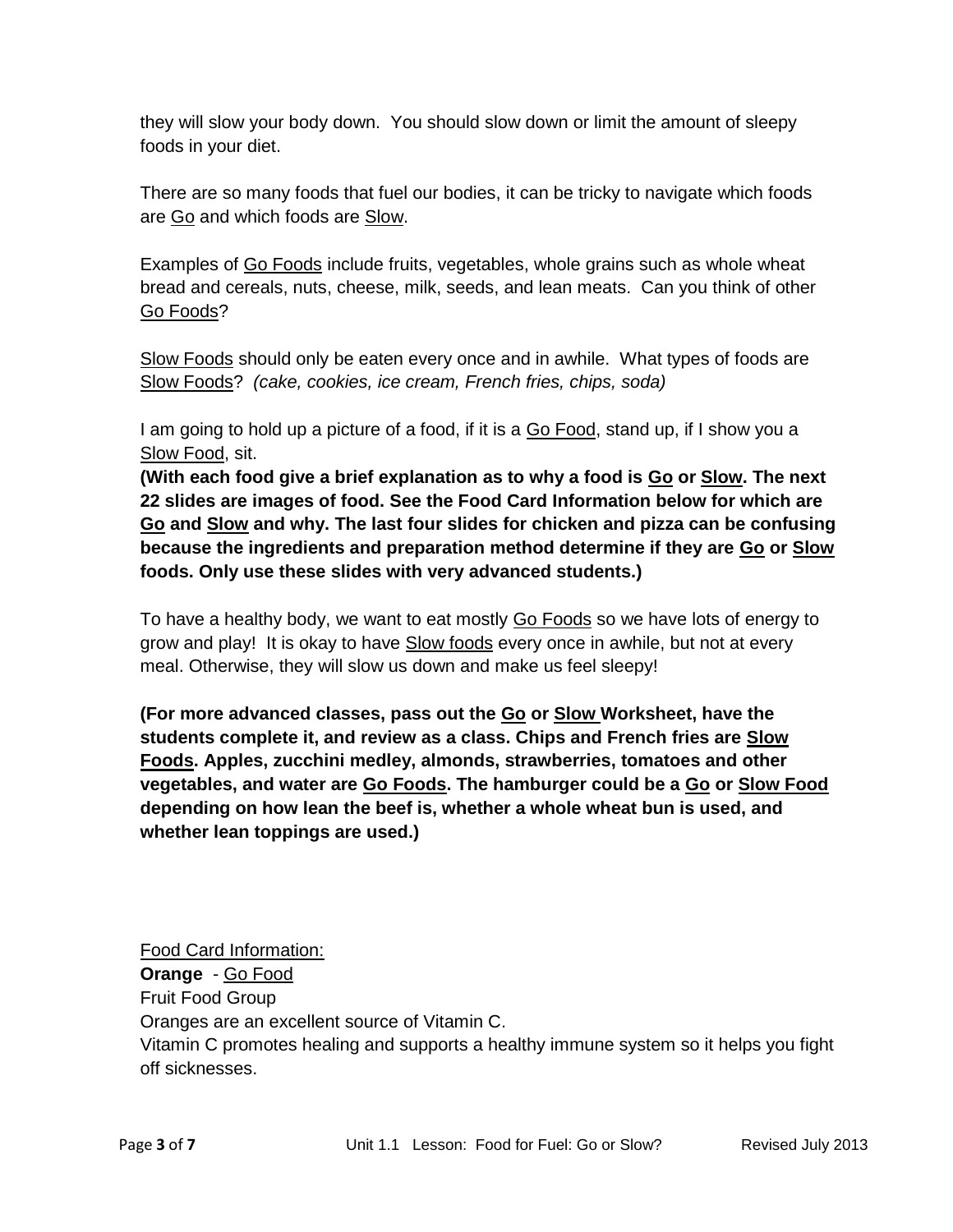## **Cookies–** Slow Food

No food group – once in a while food Contains little nutritional value (minimal vitamins and minerals). Can be eaten occasionally but eating too much slow food will slow you down! High in sugar, which can lead to cavities High in unhealthy fats, which is bad for your heart

#### **Avocado** - Go Food

Fruit Food Group Avocados are an excellent source of Vitamin K, Vitamin E, and omega-3 fatty acids. Vitamin K helps our bodies form blood clots when we get a cut. Vitamin E helps protect cell membranes and keeps your skin and heart healthy. Omega-3 fatty acids reduce inflammation and protect your heart.

#### **Cheese and Whole Grain Crackers -** Go Food

Dairy and Grain Food Groups

Cheese is a good source of calcium, which helps build strong bones and teeth. Whole grain crackers are a good source of carbohydrates, which provide energy. Whole grain crackers are a good source of fiber, which promotes good digestion, regulates blood sugar, and keeps you full.

#### **Froot Loops** – Slow Food

Grain Food Group Fruit Wannabee – These have no real fruit in them. Can be eaten occasionally but eating too much slow food will slow you down! High in sugar, which can lead to cavities

#### **Salsa -** Go Food

Vegetable Food Group

Salsa is made with tomatoes, onions, peppers, lime juice, and herbs.

Tomatoes, onions, and lime juice contain Vitamin C and antioxidants.

Vitamin C promotes healing and supports a healthy immune system so it helps you fight off sicknesses.

Antioxidants protect our cells from damage.

Eat salsa with go foods such as cut up veggies or toasted whole grain or corn tortillas.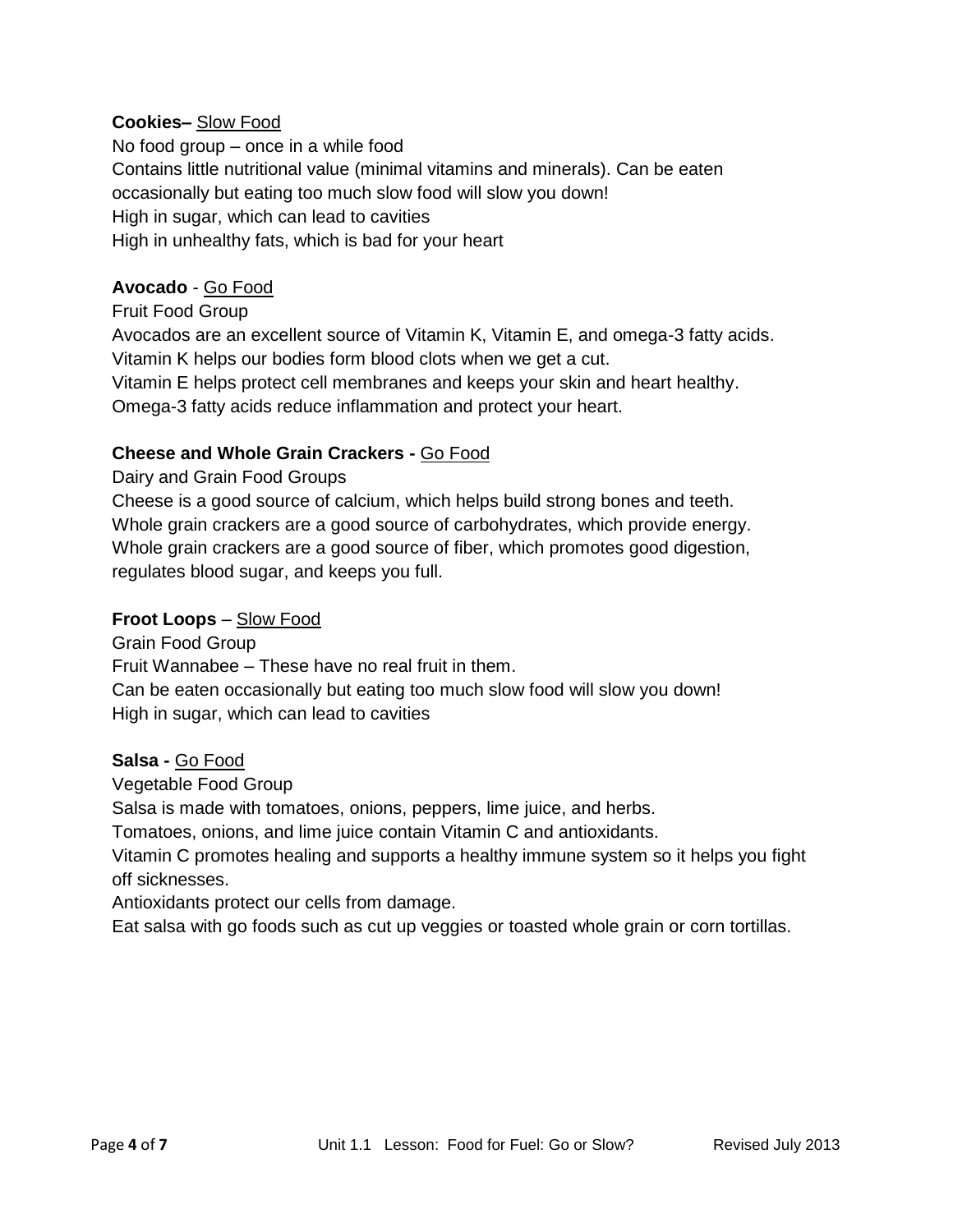# **Turkey Sandwich on Whole Grain Bread with Lettuce and Tomatoes**– Go Food

Protein, Grain and Vegetable Food Groups

Turkey is an excellent source of lean protein.

Lean protein helps build muscles and repair body tissues.

Whole wheat bread is a whole grain with carbohydrates, vitamins and fiber.

Carbohydrates provide energy.

Fiber helps promote a healthy digestive track, regulates blood sugar and helps you feel full.

Tomatoes – Vegetable food group

Good source of vitamin C and antioxidants

Vitamin C promotes healing and supports a healthy immune system so it helps you fight off sicknesses.

Antioxidants protect our cells from damage.

Lettuce – Vegetable food group

Good source of fiber, folate, vitamins A and K

Vitamin A promotes healthy vision.

Vitamin K helps our bodies form blood clots when we get a cut.

#### **Ice Cream Sundae**– Slow Food

Dairy Food Group

Can be eaten occasionally but eating too much slow food will slow you down! High in sugar, which can lead to cavities

High in unhealthy fat, which is bad for your heart

#### **Apple** - Go Food

Fruit Food Group

Apples contain fiber, Vitamin C, and minerals

Vitamin C promotes healing and supports a healthy immune system so it helps you fight off sicknesses.

Fiber helps promote a healthy digestive track, regulates blood sugar, and helps you feel full.

# **Pasta and tomato sauce** – Go Food

Pasta = Grain Food Group Pasta contains carbohydrates, which are a good source of energy. Whole wheat pasta is an even better choice – it has more nutrients and fiber.

Tomato Sauce = Vegetable Food Group

Tomatoes contain Vitamin C and antioxidants.

Vitamin C promotes healing and a strong immune system so it helps you fight off. sickness. Antioxidants protect our cells from damage and keep them looking healthy.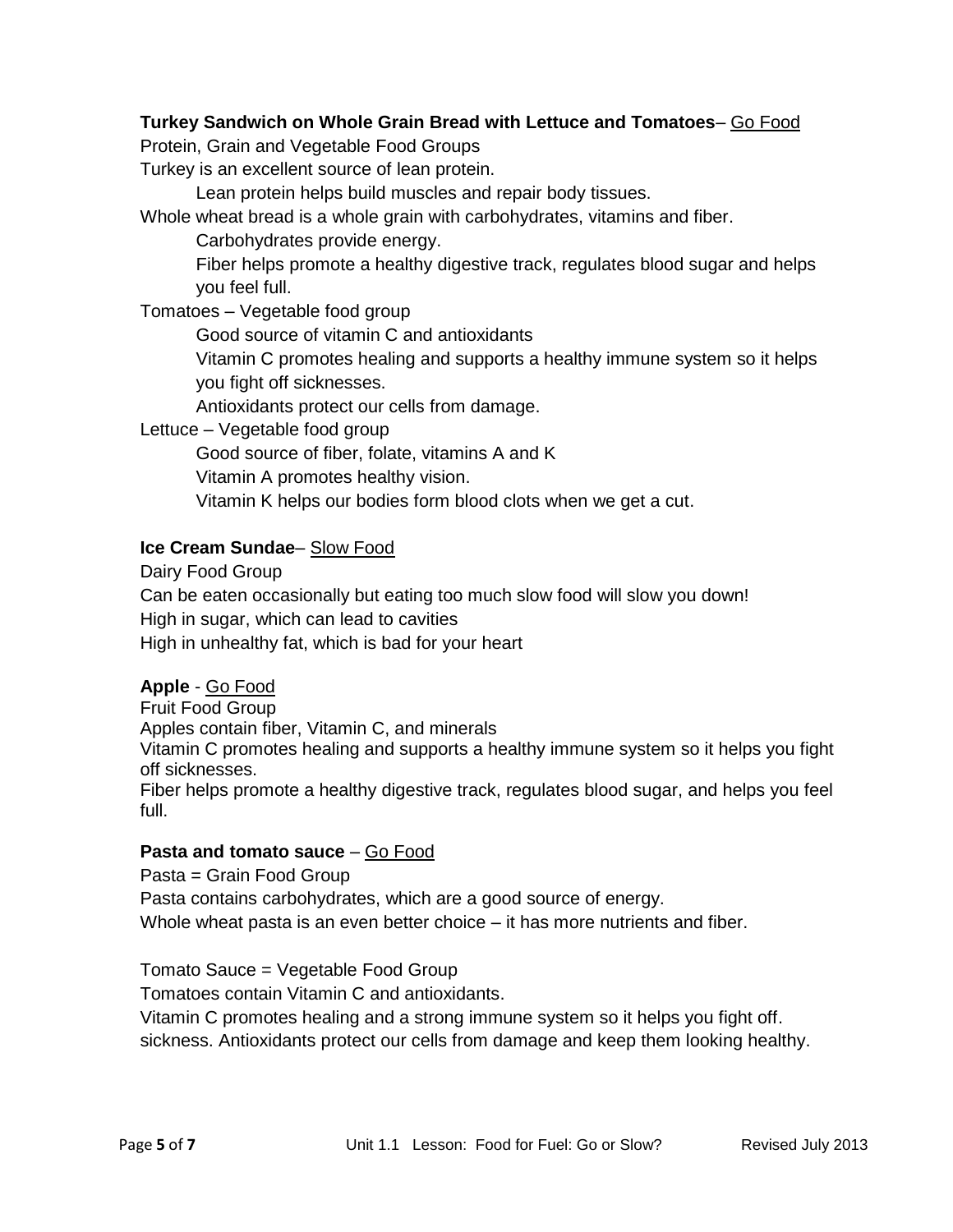# **French Fries –** Slow Food

No food group – Once in a while food Contains little nutritional value (minimal vitamins and minerals). Can be eaten occasionally but eating too much slow food will slow you down! High in salt, which can lead to high blood pressure and heart disease High in unhealthy fats, which is bad for your heart

#### **Doughnut –** Slow Food

No food group – Once in a while food Contains little nutritional value (minimal vitamins and minerals). Can be eaten occasionally but eating too much slow food will slow you down! High in sugar, which can lead to cavities High in unhealthy fats, which is bad for your heart

#### **Red Peppers** – Go Food

Vegetable Food Group Red peppers are an excellent source of vitamin A and Vitamin C. Vitamin A promotes healthy vision and skin. Vitamin C promotes healing and supports a healthy immune system so it helps you fight off sicknesses.

#### **Yogurt** - Go Food

Dairy Food Group Yogurt is a good source of calcium and protein. Calcium helps build strong bones and teeth. Protein helps build muscles and repair body tissues.

#### **Cheetos –** Slow Food

No food group – Once in a while food Contains no nutritional value (minimal vitamins and minerals). Should be consumed only occasionally. Eating too much slow food will slow you down! High in salt, which can lead to high blood pressure and heart disease High in unhealthy fats, which is bad for your heart

#### **Apple Pie –** Slow Food

Grain and fruit Food Groups Contains little nutritional value (minimal vitamins and minerals). High in sugar, which can lead to cavities May be high in unhealthy fat, which is bad for your heart